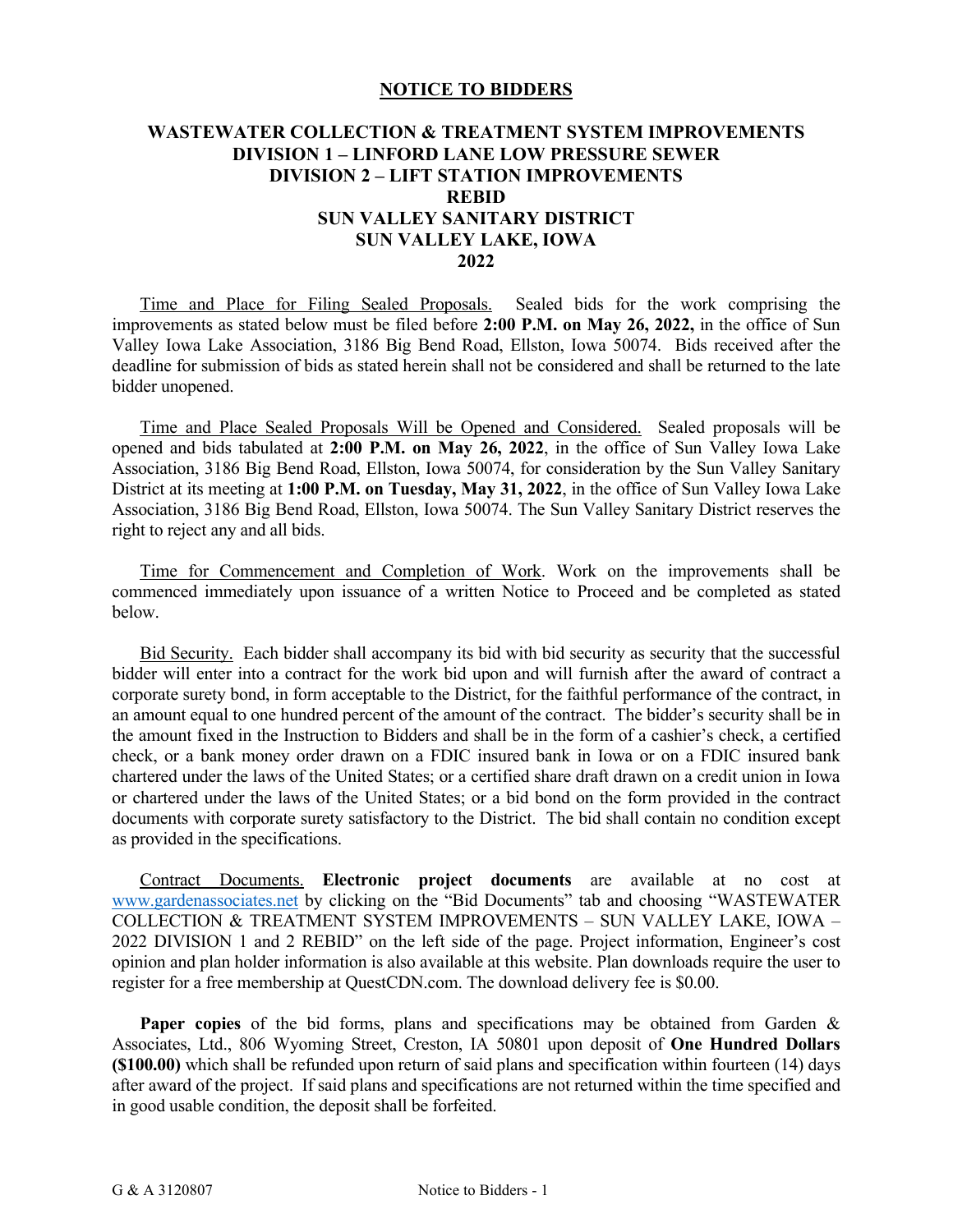Preference of Products and Labor. Preference shall be given to domestic construction materials by the contractor, subcontractors, materialmen, and suppliers in performance of the contract and, further, by virtue of statutory authority, preference will be given to products and provisions grown and coal produced within the State of Iowa, and to Iowa domestic labor, to the extent lawfully required under Iowa statutes.

In accordance with Iowa statutes, a resident bidder shall be allowed a preference as against a nonresident bidder from a state or foreign country if that state or foreign country gives or requires any preference to bidders from that state or foreign country, including but not limited to any preference to bidders, the imposition of any type of labor force preference, or any other form of preferential treatment to bidders or laborers from that state or foreign country. The preference allowed shall be equal to the preference given or required by the state or foreign country in which the nonresident bidder is a resident. In the instance of a resident labor force preference, a nonresident bidder shall apply the same resident labor force preference to a public improvement in this state as would be required in the construction of a public improvement by the state or foreign country in which the nonresident bidder is a resident

General Nature of Improvements. The work generally consists of the following:

Division 1 – Linford Lane Low Pressure Sewer: Trench Compaction Testing - Sanitary Sewer – Lump Sum; Sanitary Sewer Force Main Trenchless, PVC, 6"- 1,826 LF; Sanitary Sewer Service, Gravity, Trenched, PVC 4" – 1,514 LF; Sanitary Sewer Service, Force Main, Trenchless, HDPE, 1 ¼" – 1,490 LF; Sanitary Sewer Cleanout - 26 EA; Sanitary Sewer Abandonment - Plug,≤ 12" - 20 EA; Sewer Air Release Valve & Pit, 4"- 6 EA; Connection to Sanitary Sewer Force Main - 13 EA; Pipe Culverts, Trenched, 12" – 50 LF; Sanitary Service Curb Stop and Box, 1 1/4" – 13 EA; Remove Manhole - 10 EA; Simplex Grinder Pump Station, Installation Only – 13 EA; Pump Basin Extension, 12" – 1 EA; Septic Tank Abandonment – 1 EA; Removal of Driveway - 43 SY; Driveway, Granular Surfacing, Class 'A', 6" Thick – 43 SY; Full Depth Patches, Sealcoat Surfacing - 5 SY; Temporary Traffic Control - Lump Sum; Conventional Seeding, Fertilizing and Mulching - Lump Sum; and Mobilization - Lump Sum.

Division 2 - West Lift Station: Lump Sum price includes cost for furnishing all labor, materials, equipment and incidentals for the construction of the following as shown on the plans including but not limited to a meter pit, wastewater meters, pressure piping, gravity sewer, emergency storage tank, check valves, plug valves, pipe supports, pump controls, electrical, automatic dialer, site lighting, excavation, grading, granular surfacing, surface restoration, fence, gate, connection to existing lift station, equipment start-up, training, mobilization, and miscellaneous associated work for complete installation.

Bunker Lift Station: Lump Sum price includes cost for furnishing all labor, materials, equipment and incidentals for the construction of a complete and operational lift station as shown on the plans including but not limited to a wet well, valve pit, pressure piping, check valves, plug valves, pipe supports, pumps, mix flush valves, float switches, pressure transducer, pump controls, electrical, automatic dialer, site lighting, portable crane, crane bases, trash basket, access hatches, valve pit ladder, wet well baffle wall, clearing and grubbing, excavation, grading, granular surfacing, surface restoration, fence, gate, equipment start-up, training, mobilization, and miscellaneous associated work for complete installation.

Frontier Lift Station: Lump Sum price includes cost for furnishing all labor, materials, equipment and incidentals for the construction of a complete and operational lift station as shown on the plans including but not limited to a wet well, valve pit, pressure piping, check valves, plug valves, pipe supports, installation of existing pumps, float switches, pressure transducer, pump controls, electrical, automatic dialer, site lighting, portable crane, crane bases, trash basket, access hatches, valve pit ladder,